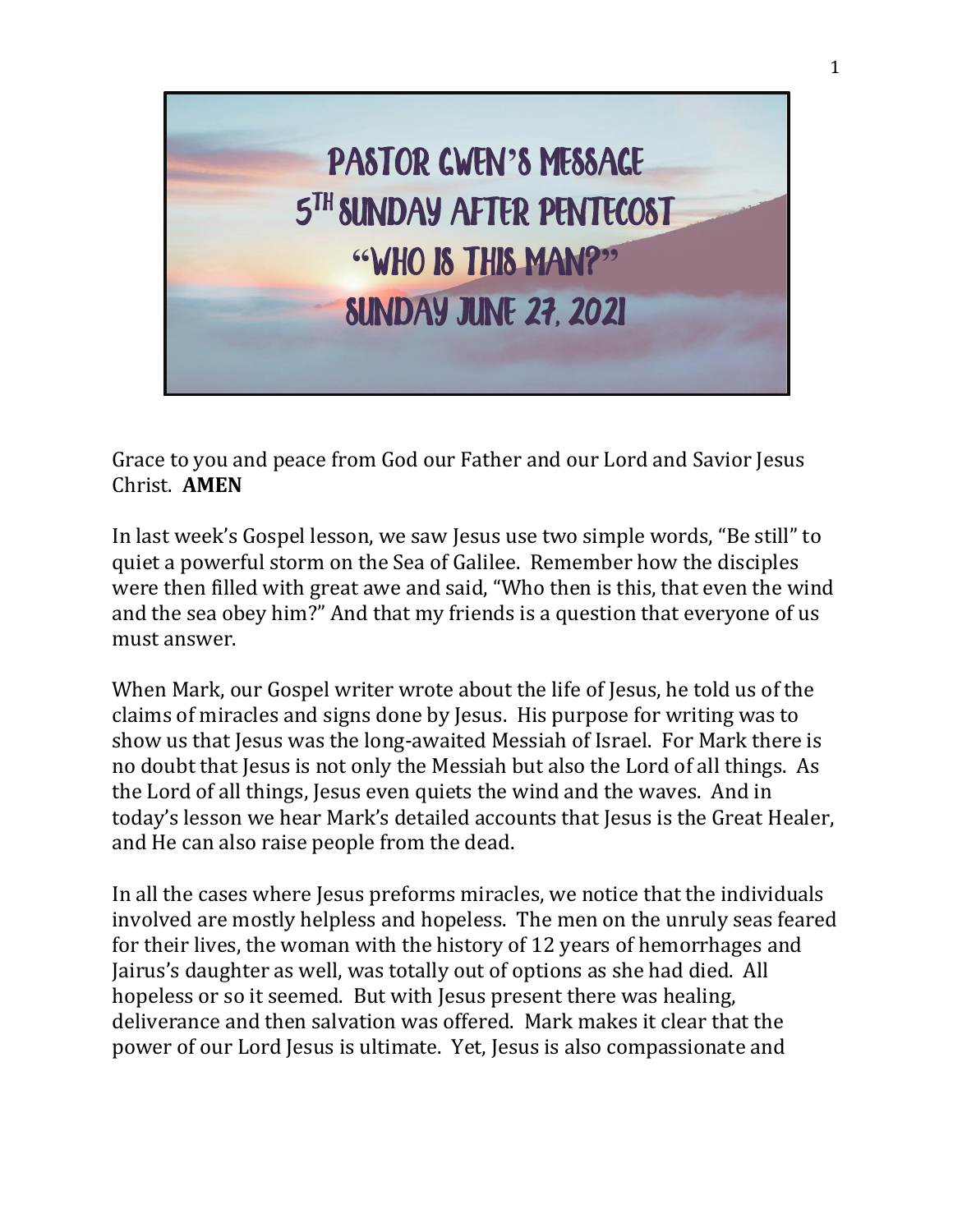tender when the world crashes in on us. He understands our human needs and is sensitive to our suffering.

And so, when Jesus finally returned to the Capernaum side of the Sea, the Jewish side there were these two people waiting for Him. Similar in need for Jesus, they were two very different people. Jairus was rich and had social standing in the religious community. The women with hemorrhages had no money as she had spent it over the years on medical treatments that did not work. With the bleeding, she was an outcast from society and treated not much differently than those with leprosy. Jairus is named in the story, the woman is not. He seems to have it all and she has nothing. Yet, they both demonstrate great faith. For the woman it did not take much to have faith in Jesus as He was truly her last hope. Jairus also had faith in Jesus even though his standing as a religious leader should have made him question the idea that Jesus really had special powers.

For all of these differences from the financially impoverished to the rich, from the religious leader to the socially outcast, we note that Jesus does not favor one over the other. At first reading we hear the story of Jairus even as it is broken up by the story of the woman in need. It seems that this woman with hemorrhages is plopped right into the middle of Jairus' request to help his daughter. Just image how impatient Jairus must have been as Jesus stopped to help this woman. After all his daughter was dying and needed help now. We recall a similar story of interruption, when Jesus did not arrive on time to the pleas of Mary and Martha, as their brother Lazarus died. A good reminder that healing comes in Jesus' time not ours.

But Jesus does care for both of the "daughters" as they are called in our scripture text. He heals the woman of her malady and then continues on with Jairus to bring his daughter back to life.

Jesus healed the unclean woman as she touched his cloak. He then asked who touched him, even though he already knew everything about this woman. He was not put off by her uncleanliness nor her fear to come forward. Jesus took time for her as she fell at his feet. Calling her daughter, Jesus said that her faith made her well.

And then on to the daughter of Jairus. With the crowds surrounding Jesus, he continues to head for the place where the 12-year-old girl is dead. The mourners are there outside the home, the crowd is wailing in grief and as they approach the father know his little girl has died. Jairus is overcome with grief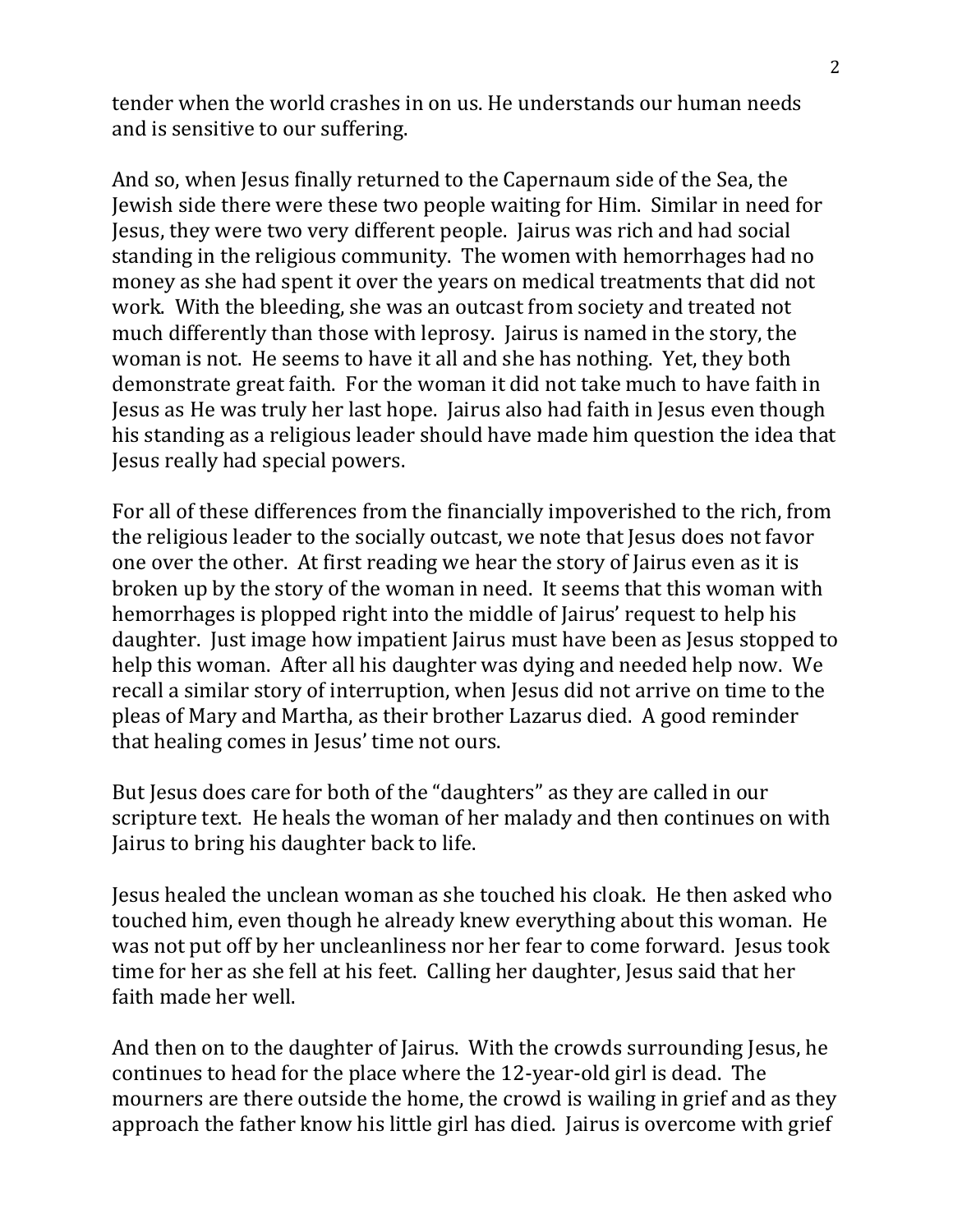as the crowd tells him not to bother Jesus as it is too late. So, Jesus steps in and tells them that she is not dead only sleeping. The crowd laughs at Jesus as they think they know better. Surely, they know when a person is dead. So, the crowds are kept away as Jairus, his wife and the three favored disciples accompany Jesus to see the child. Jesus touched her and says, "Little girl, get up!" All were amazed that she was now alive and hungry.

Jesus did not let the mourners; the crowds determine his action with Jairus' daughter. He knew what he was going to do. Death was not going to be this young girl's fate. Death too often has its own agenda and timeline, but Jesus was there to make sure that she came alive. For those that know God, the reality is that there is an offer of eternal life, a free gift from Jesus himself. He showered more abundant life on this little girl even though she had died. So, thanks be to God for the free gift of life through Jesus.

The Gospel write Mark, wants to tell these stories so we can come to understand Jesus is our Messiah, sent by God, He gave us the amazing gifts of forgiveness, healing, eternal and abundant life. Jesus died on the cross and rose again so we could have these true gifts from a God who takes time with each one of his children.

This week I read a story that made me think. (Also brought a tear to my eye.) Once upon a time there was a teacher who was working in a children's hospital. She received a call to visit a boy who was in the burn unit. His regular teacher had called her with a request. "We are studying nouns and adverbs in class. I'd be grateful if you could help him with his homework, so he does not fall too far behind his classmates." The hospital teacher went. It was her job. She wasn't prepared for what she found. The boy was in a clean room. Fully bandaged and in pain. She said softly: "I am the hospital teacher. Mrs. Barnes, your teacher at your regular school asked me to help you with your nouns and adverbs."

The next day a nurse asked the hospital teacher, "what did you do to that boy?" Before the teacher could offer her apologies for being uncomfortable and unprepared, the nurse continued; "We were worried about him. But ever since you saw him yesterday, his entire outlook has changed. For the first time since he came here, he is actually fighting. He is responding. He is got a new lease on life."

What happened! The boy eventually shared that he had given up. He felt hopeless and helpless. But when he thought about the teacher who had come